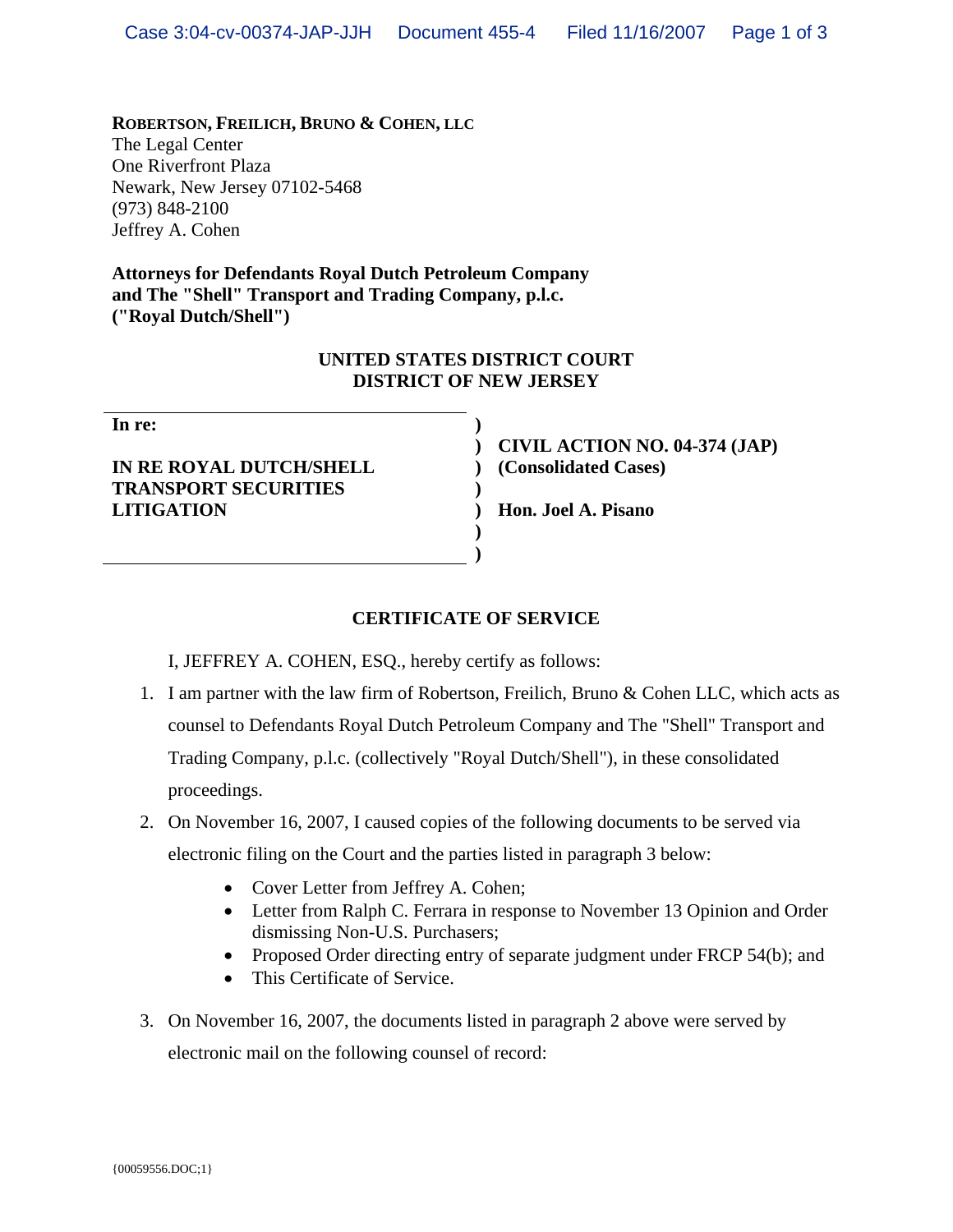#### **Debevoise & Plimpton LLP**

Colby A. Smith Scott N. Auby 555 13th Street N.W., Suite 1100E Washington, D.C. 20004 Telephone: 202-383-8000

### **Counsel for Defendants Royal Dutch/ Shell**

### **Lynch Keefe Bartels**

Attorneys at Law John E. Keefe, Jr., Esq. 830 Broad Street Shrewsbury, NJ 07702 Telephone: 732-224-9400 Email: jkeefe@lkblaw.com

### **Liaison Counsel for the Class**

### **Hughes Hubbard & Reed LLP**

Wilfred P. Coronato John N. Poulos Suite 3601 101 Hudson Street Jersey City, NJ 07302-3908 Telephone: 201-536-9220 Email: poulos@hugheshubbard.com

#### **Counsel to PricewaterhouseCoopers UK LLP**

#### **Hogan & Hartson, LLP**

W. Sidney Davis, Jr. George A. Salter Nicholas W.C. Corson 875 Third Avenue New York, New York 10022 Telephone: 212-918-3000 Email: gasalter@hhlaw.com

#### **Counsel to KPMG Accountants NV**

### **Dewey & LeBoeuf LLP**

Ralph C. Ferrara Ann M. Ashton Jonathan E. Richman 1101 New York Avenue, N.W., Suite 1100 Washington, D.C. 20005-4213 Telephone: 202-986-8000

### **Counsel for Defendants Royal Dutch/ Shell**

### **Bernstein Liebhard & Lifshitz, LLP**

Stanley D. Bernstein, Esq. Jeffrey M. Haber, Esq. Mark T. Millkey, Esq. 10 East 4oth Street New York, NY 100 1 6 Telephone: 2 12-779-141 4 Email: haber@bernlieb.com

### **Counsel for PSERS and SERS, and Lead Counsel for the Class**

### **Linklaters**

James R. Warnot, Jr. Esq. Michael J. Osnato, Jr. Esq. 19th Floor 1345 Avenue of Americas New York, NY 10150 Telephone: 212-903-9000 Email: jim.warnot@linklaters.com

### **Counsel to KPMG International**

#### **Mayer Brown**  Joseph I. Goldstein, Esq. Adriaen M. Morse, Jr., Esq. 1909 K Street, N.W. Washington, D.C. 20006- 1101

Telephone: (202) 263-3344 Email: jgoldstein@mayerbrownrowe.com

**Counsel to Sir Philip Watts**